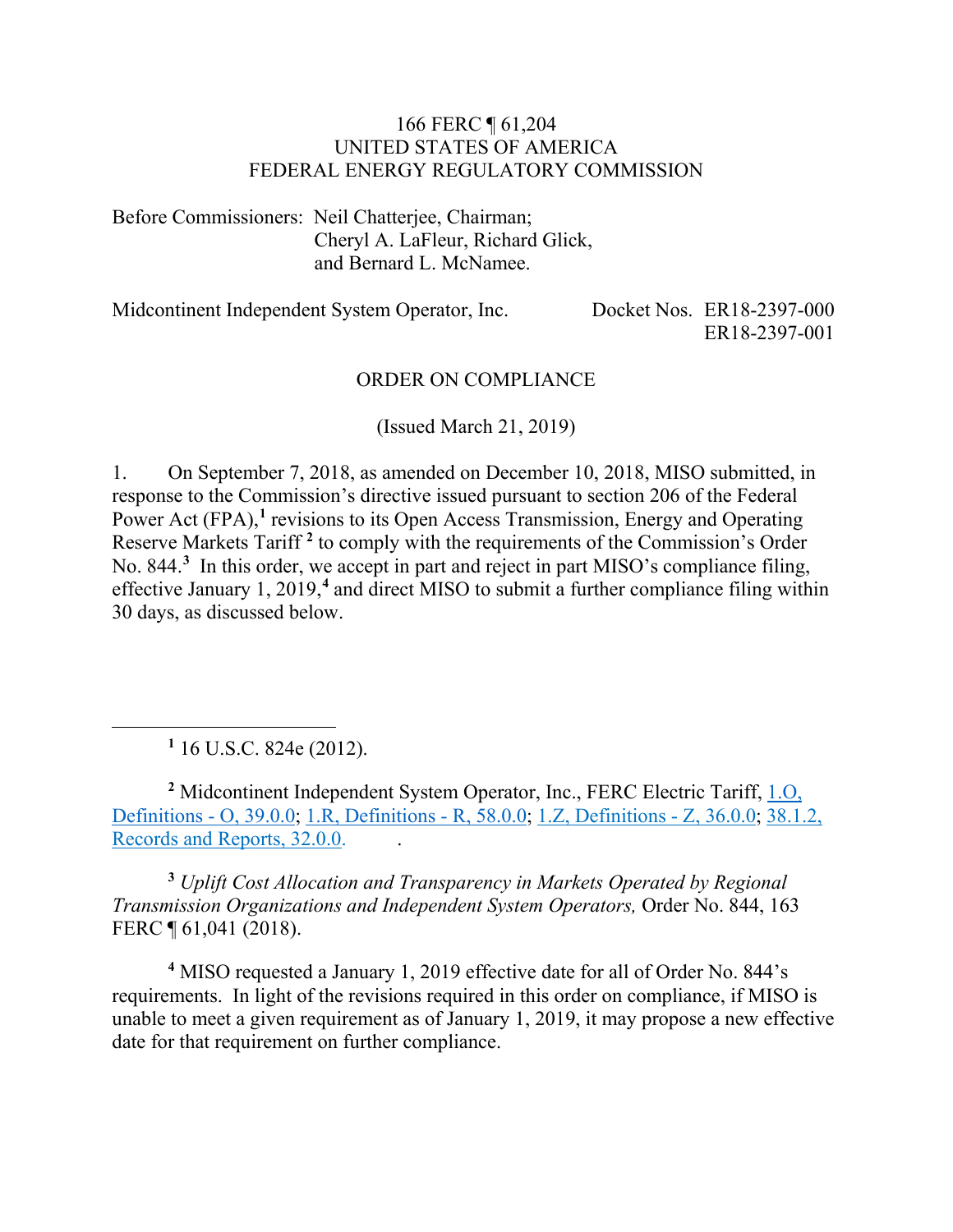#### **I. Background**

2. Order No. 844 is a component of the Commission's effort to improve price formation in regional transmission organizations (RTO) and independent system operators (ISO). In Order No. 844, the Commission concluded that the existing RTO/ISO practices of reporting uplift, operator-initiated commitments, and transmission constraint penalty factors are insufficiently transparent, resulting in rates that are unjust and unreasonable. In Order No. 844, the Commission found that no RTO/ISO currently reports uplift on a resource-specific basis, some do not report uplift by zone, and some do not report in a machine-readable format. Additionally, the Commission found reporting on operator-initiated commitments is insufficient because some RTOs/ISOs do not report the reasons for these commitments, the zones in which the commitments are made, or information about the size of the system needs for which resources are committed. The Commission also found that some RTOs/ISOs do not include transmission constraint penalty factor values in their tariffs, and most do not include practices related to the use of transmission constraint penalty factors and the procedures for their modification in their tariffs. Order No. 844 was issued to remedy these deficiencies. **[5](#page-1-0)**

3. In Order No. 844, the Commission directed each RTO/ISO to establish in its tariff the following three requirements related to uplift and operator-initiated commitment reporting and one requirement related to transmission constraint penalty factors, which are described in more detail below. First, each RTO/ISO must post a monthly Zonal Uplift Report of all uplift, paid in dollars, and categorized by transmission zone, day, and uplift category. Second, each RTO/ISO must post a monthly Resource-Specific Uplift Report containing the resource name and total amount of uplift paid in dollars, aggregated across the month, to each resource that received uplift payments. Third, each RTO/ISO must post a monthly Operator-Initiated Commitment Report listing the commitment size, transmission zone, commitment reason, and commitment start time of each operator-initiated commitment.<sup>[6](#page-1-1)</sup> Further, each RTO/ISO must follow the Transmission Constraint Penalty Factor requirements to include, in its tariff, its transmission constraint penalty factor values; the circumstances, if any, under which the transmission constraint penalty factors can set locational marginal prices (LMP); and the procedures, if any, for temporarily changing the transmission constraint penalty factor values. Any procedures for temporarily changing transmission constraint penalty factor

**<sup>6</sup>** *Id.* PP 30-33.

<span id="page-1-1"></span><span id="page-1-0"></span> $\overline{a}$ 

**<sup>5</sup>** Order No. 844, 163 FERC ¶ 61,041 at PP 21-22, 27.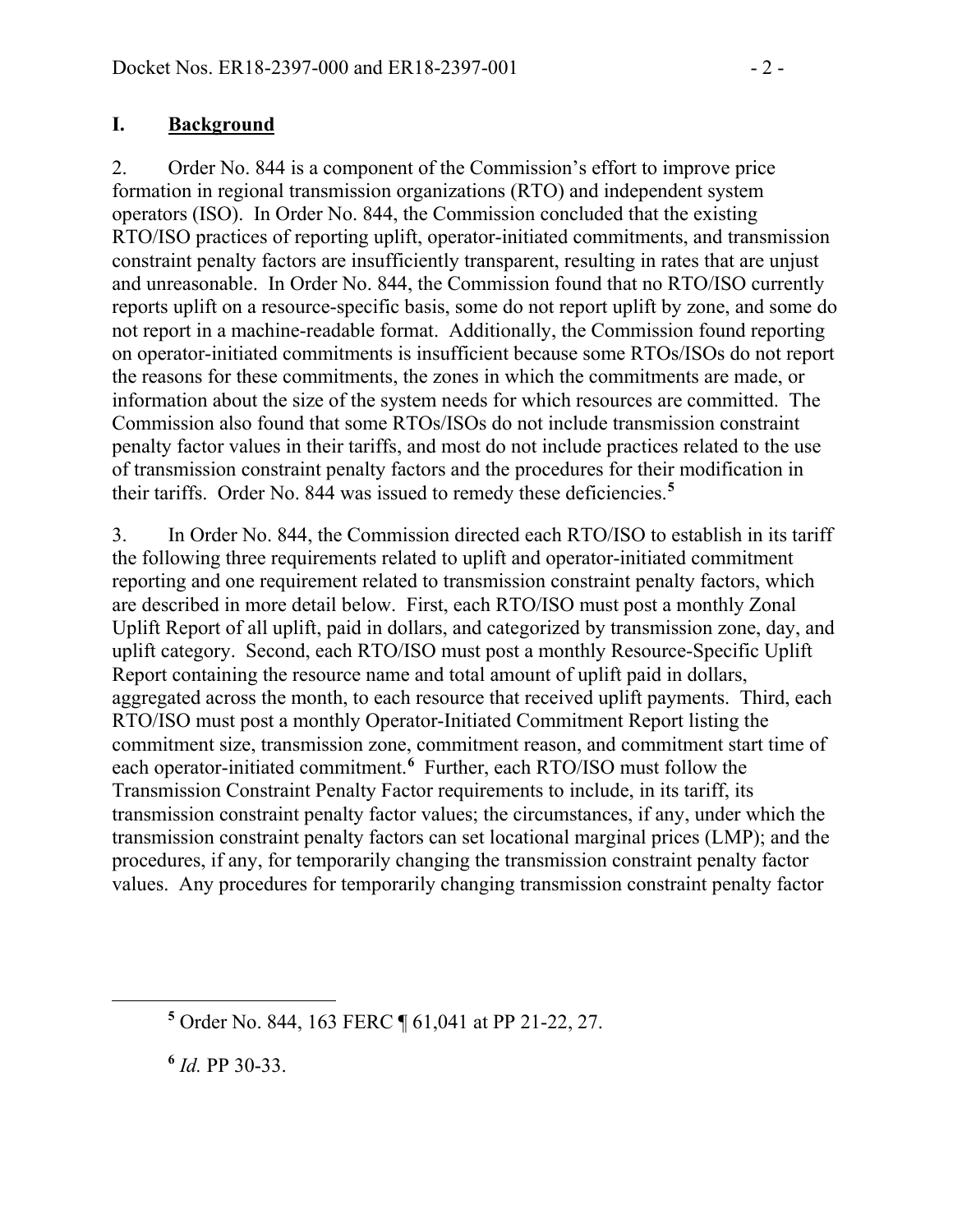values must provide for notice of the change to market participants as soon as practicable.**[7](#page-2-0)**

#### **II. Notice of Filing and Responsive Pleadings**

4. Notice of MISO's filing was published in the *Federal Register*, 83 Fed. Reg. 46,715 (2018), with interventions and protests due on or before September 28, 2018. Timely-filed motions to intervene were submitted by Entergy Services, Inc. (Entergy Services), **[8](#page-2-1)** Cooperative Energy, American Municipal Power, Inc., Ameren Services Company,**[9](#page-2-2)** Consumers Energy Company, NRG Power Marketing, Texas Industrial Energy Consumers, Louisiana Energy Users Group. South Industrial Customers**[10](#page-2-3)** filed a protest. On October 15, 2018, Entergy Services and MISO each filed motions for leave to answer and answers. On October 30, 2018, South Industrial Customers filed a motion for leave to answer and answer.

5. On November 9, 2018, Commission staff issued a deficiency letter (Deficiency Letter) requesting additional information regarding MISO's filing. MISO submitted its response on December 10, 2018 (Deficiency Response). Notice of the Deficiency Response was published in the *Federal Register*, 83 Fed. Reg. 64,569, with interventions and protests due on or before December 31, 2018. None was filed.

#### **III. Discussion**

### **A. Procedural Matters**

6. Pursuant to Rule 214 of the Commission's Rules of Practice and Procedure, 18 C.F.R. § 385.214 (2018), the timely, unopposed motions to intervene serve to make the entities that filed them parties to this proceeding.

7. Rule 213(a)(2) of the Commission's Rules of Practice and Procedure, 18 C.F.R. § 385.213(a)(2) (2018), prohibits an answer to a protest or answer unless otherwise

# **<sup>7</sup>** *Id.* P 34.

<span id="page-2-0"></span> $\overline{a}$ 

<span id="page-2-1"></span>**<sup>8</sup>** Entergy Services, Inc. is filing on behalf of the Entergy Operating Companies: Entergy Arkansas, Inc., Entergy Louisiana, LLC, Entergy Mississippi, Inc., Entergy New Orleans, LLC, and Entergy Texas, Inc.

<span id="page-2-2"></span>**<sup>9</sup>** Ameren Services Company is filing on behalf of its affiliated public utility operating companies: Ameren Illinois Company, Ameren Transmission Company of Illinois, and Union Electric Company.

<span id="page-2-3"></span>**<sup>10</sup>** South Industrial Customers consists of Louisiana Energy Users Group and Texas Industrial Energy Consumers.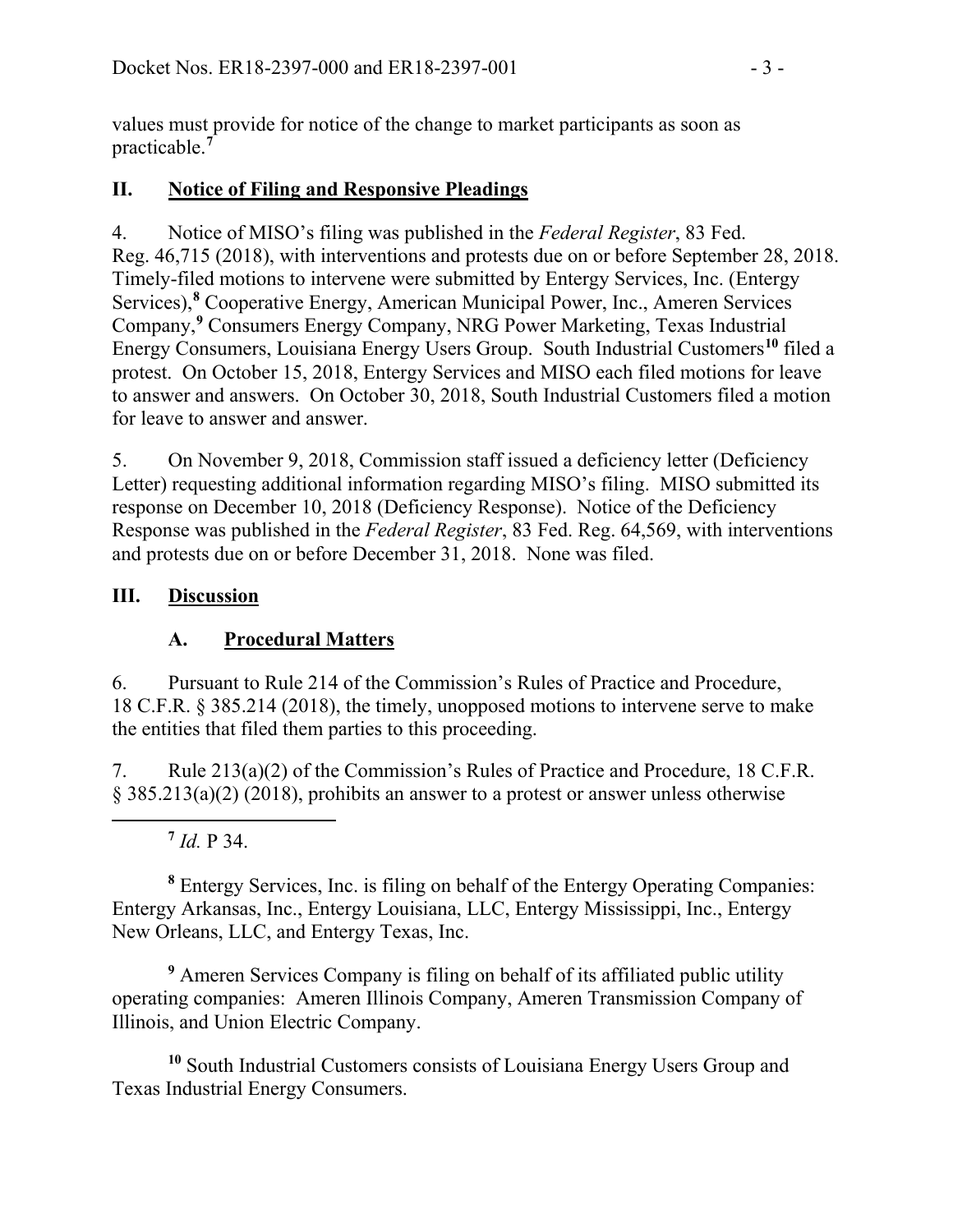ordered by the decisional authority. We accept the answers submitted by Entergy Services, MISO, and South Industrial Customers because they have provided information that assisted us in our decision-making process.

# **B. Substantive Matters**

8. As discussed below, we accept in part, and reject in part, MISO's compliance filing and direct MISO to submit a compliance filing within 30 days of the date of this order.

# **1. Zonal Uplift Report**

9. In Order No. 844, the Commission required that each RTO/ISO post reports on the total daily uplift payments in dollars paid to the resources in each transmission zone by category, day, and transmission zone within 20 calendar days of each month on a publicly-accessible portion of its website in a machine-readable format.**[11](#page-3-0)**

10. The transmission zone, for the purposes of the Zonal Uplift Report, should be defined as a geographic area that is used for the local allocation of charges, such as a load zone that is used to settle charges for energy.**[12](#page-3-1)** The Commission stated that RTOs/ISOs can aggregate transmission zones containing fewer than four resources with one or more neighboring zones in such a manner that all aggregated zones have at least four resources.**[13](#page-3-2)** The Commission clarified that any aggregation of zones should be based on the number of resources located in the zone rather than the number of resources in the zone that receive uplift payments in a given reporting period.**[14](#page-3-3)** The Commission also clarified that, for the purpose of zonal aggregation, the term "resource" refers to an entire generating facility and not each individual unit within a plant.**[15](#page-3-4)**

11. The Commission required that, on compliance, each RTO/ISO include in its tariff the type of zone that it proposes to use in its Zonal Uplift Report and explain how the chosen type of zone meets the definition of transmission zone provided in the Final Rule,

**<sup>11</sup>** Order No. 844, 163 FERC ¶ 61,041 at PP 31, 36, 50, 60-62.

**<sup>12</sup>** *Id.* P 52.

<span id="page-3-0"></span> $\overline{a}$ 

<span id="page-3-4"></span><span id="page-3-3"></span><span id="page-3-2"></span><span id="page-3-1"></span>**<sup>13</sup>** The Commission acknowledged that RTOs/ISOs may have multiple existing types of zones that could meet the definition. *Id.* P 58.

**<sup>14</sup>** *Id.* P 56.

**<sup>15</sup>** *Id.* P 57.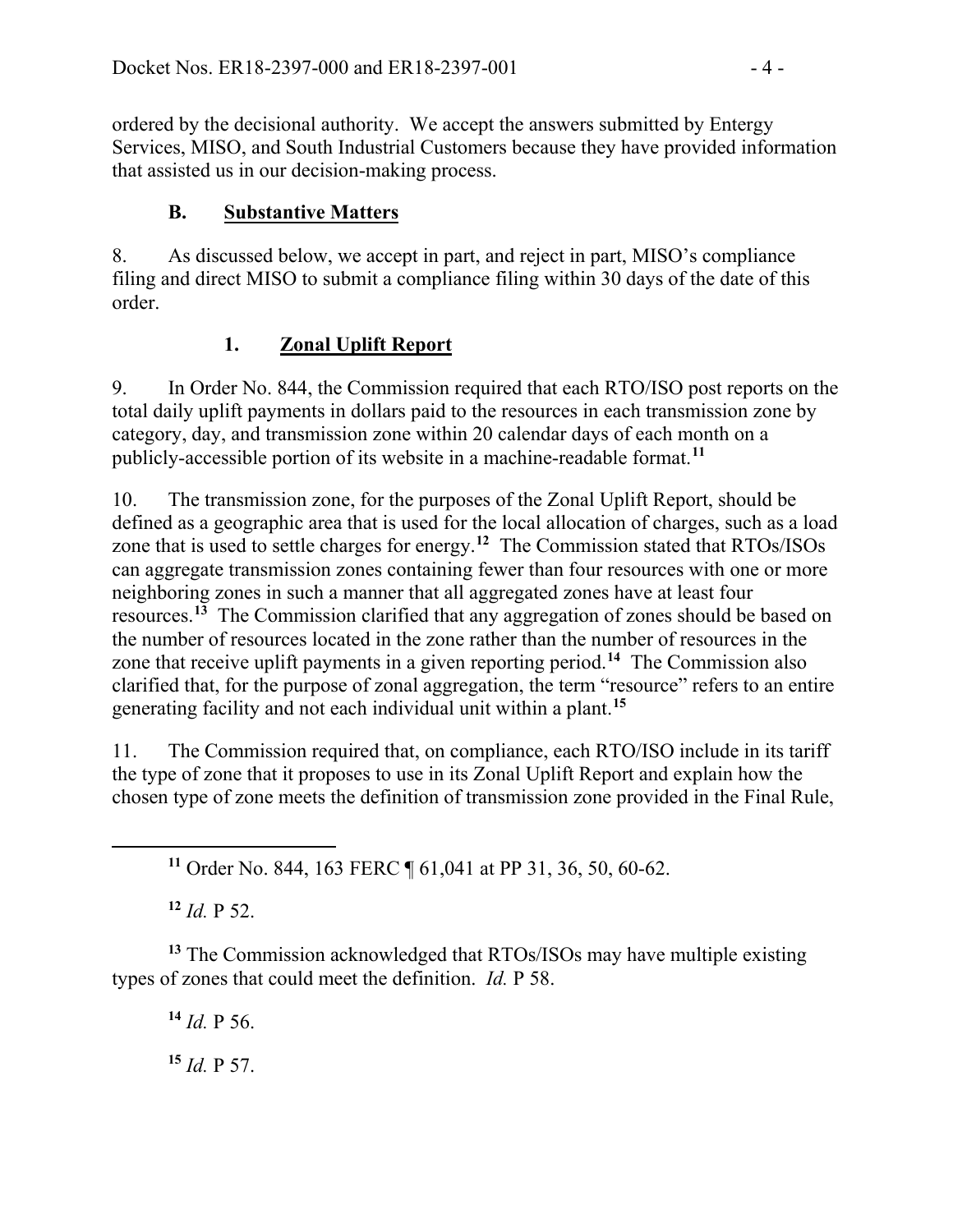as well as explain any proposal to aggregate transmission zones.**[16](#page-4-0)** The Commission emphasized that each RTO/ISO should propose transmission zones that provide an appropriate level of geographic granularity.**[17](#page-4-1)** The Commission reiterated that it expected uplift categories to be based on uplift charge codes, and clarified that the term "charge codes" refers to individual charges for settlement purposes.**[18](#page-4-2)** The Commission also stated it would consider compliance proposals with longer timelines if an RTO/ISO demonstrates that the 20-day deadline provides insufficient time for an RTO/ISO to compile the report given its existing uplift settlement and reporting timelines.**[19](#page-4-3)**

#### **a. Compliance Filing**

12. MISO proposes to post monthly Zonal Uplift Reports of all uplift, paid in dollars, and categorized by day, uplift category, and transmission zone within 20 calendar days from the end of the month on its public website, in a machine-readable format. MISO proposes to report two types of uplift: (1) Day-Ahead Revenue Sufficiency Guarantee Credits; and (2) Real-Time Revenue Sufficiency Guarantee Credits. According to MISO, these two types of uplift are paid to resources based on reliability considerations, consistent with Order No. 844 which states that "uplift payments reflect the portion of the cost of reliably serving load that is not included in market prices."**[20](#page-4-4)** MISO proposes using the following five categories to identify the cause of the uplift: (1) Day-Ahead Capacity; (2) Day-Ahead Voltage and Local Reliability (VLR); (3) Real Time Capacity; (4) Real Time VLR; and (5) Real Time Transmission Reliability. MISO states, however, that its make-whole payments, such as price volatility make-whole payments,**[21](#page-4-5)** are distinct from its uplift payments because price volatility make-whole payments are not

**<sup>16</sup>** *Id.* P 59.

 $17$  *Id.* 

<span id="page-4-2"></span><span id="page-4-1"></span><span id="page-4-0"></span> $\overline{a}$ 

 $18$  *Id.* P 60.

**<sup>19</sup>** *Id.* 61.

**<sup>20</sup>** Compliance Filing at 3, n.12 (citing Order No. 844, 163 FERC ¶ 61,041 at P 7).

<span id="page-4-5"></span><span id="page-4-4"></span><span id="page-4-3"></span>**<sup>21</sup>** Price volatility make-whole payments can be paid to an eligible resource when: (1) its incremental energy cost is not covered by its energy revenues; (2) it is economically or manually dispatched above its day-ahead or real-time schedule; or (3) an eligible resource is economically or manually dispatched below its day-ahead schedule and its day-ahead margin is eroded. *See* Midcontinent Independent System Operator, Inc., FERC Electric Tariff, §§ 33.8.2 (41.0.0); 40.3.5.1 (36.0.0); 40.3.6.1 (32.0.0).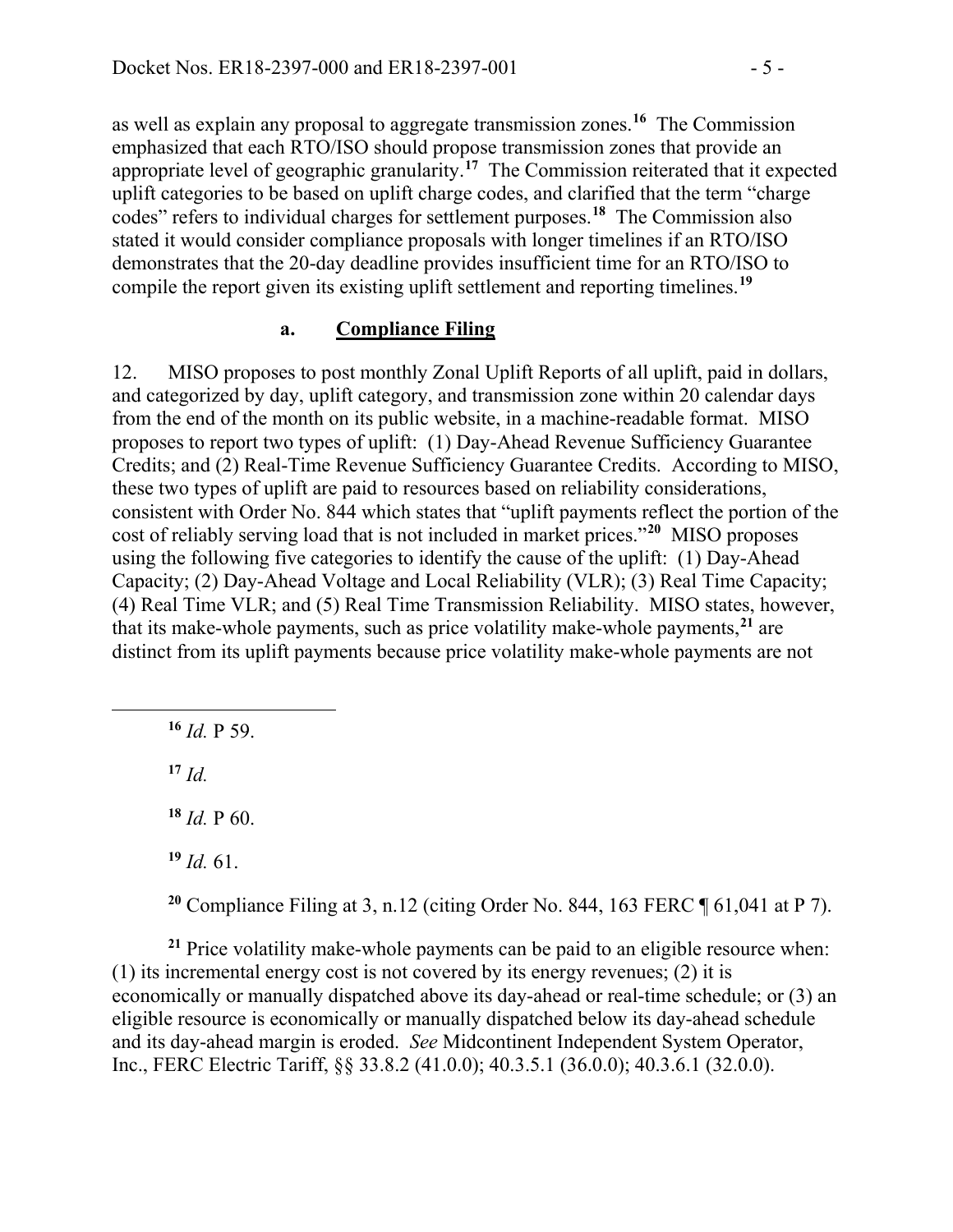triggered by a reliability need. Therefore, MISO does not propose to include price volatility make-whole payments in its uplift reports.**[22](#page-5-0)**

13. MISO proposes to use Local Resource Zones (LRZ)**[23](#page-5-1)**—the zones used to settle charges associated with MISO's resource adequacy process—for zonal uplift reporting purposes, explaining this approach best balances confidentiality risks with the need to provide more granular data on uplift payments. MISO states that LRZs are developed pursuant to six considerations: (1) electric boundaries of Local Balancing Authorities (LBA); (2) state boundaries; (3) relative strength of transmission interconnections between LBAs; (4) Loss of Load Expectation Studies' results; (5) relative size of LRZs; and (6) natural geographic boundaries. MISO includes in its tariff the requirement to aggregate LRZs in the event that a LRZ may have fewer than four resources and states that no LRZ currently contains fewer than four resources. MISO states that the use of LRZs is consistent with the Commission's definition of a transmission zone and contends that MISO, market participants, and stakeholders have experience using LRZs to settle charges associated with MISO's resource adequacy process, and the utilization of LRZs can be incorporated into MISO's energy market settlement processes.**[24](#page-5-2)**

#### **b. Pleadings**

14. South Industrial Customers protest MISO's proposed Zonal Uplift Report as insufficiently granular. First, South Industrial Customers argue that the local allocation of uplift charges occurs at the LBA level, and thus uplift should be reported at least at the LBA level, not at the level of LRZs, as MISO proposes.<sup>[25](#page-5-3)</sup> Further, South Industrial Customers argue that a Zonal Uplift Report that reports RSG credits by VLR area for each commercially significant VLR area is required to provide meaningful information to market participants.<sup>[26](#page-5-4)</sup> South Industrial Customers support making this level of

**<sup>22</sup>** Compliance Filing at 3.

<span id="page-5-0"></span> $\overline{a}$ 

<span id="page-5-1"></span>**<sup>23</sup>** There are ten LRZs in MISO; each LRZ contains between seven and one Local Balancing Authorities (LBA). *See* MISO, FERC Electric Tariff, Attachment VV  $(37.0.0)$ .

**<sup>24</sup>** Compliance Filing at 3-5.

<span id="page-5-3"></span><span id="page-5-2"></span>**<sup>25</sup>** South Industrial Customers state that cost allocation of VLR RSG credits occurs at the LBA level. South Industrial Customers Protest at 6-10.

<span id="page-5-4"></span>**<sup>26</sup>** *Id*. at 8. The commercially significant VLR area is the set of load commercial pricing nodes impacted by the commercially significant VLR issue. *See* MISO, FERC Electric Tariff, Schedule 44 § B (39.0.0).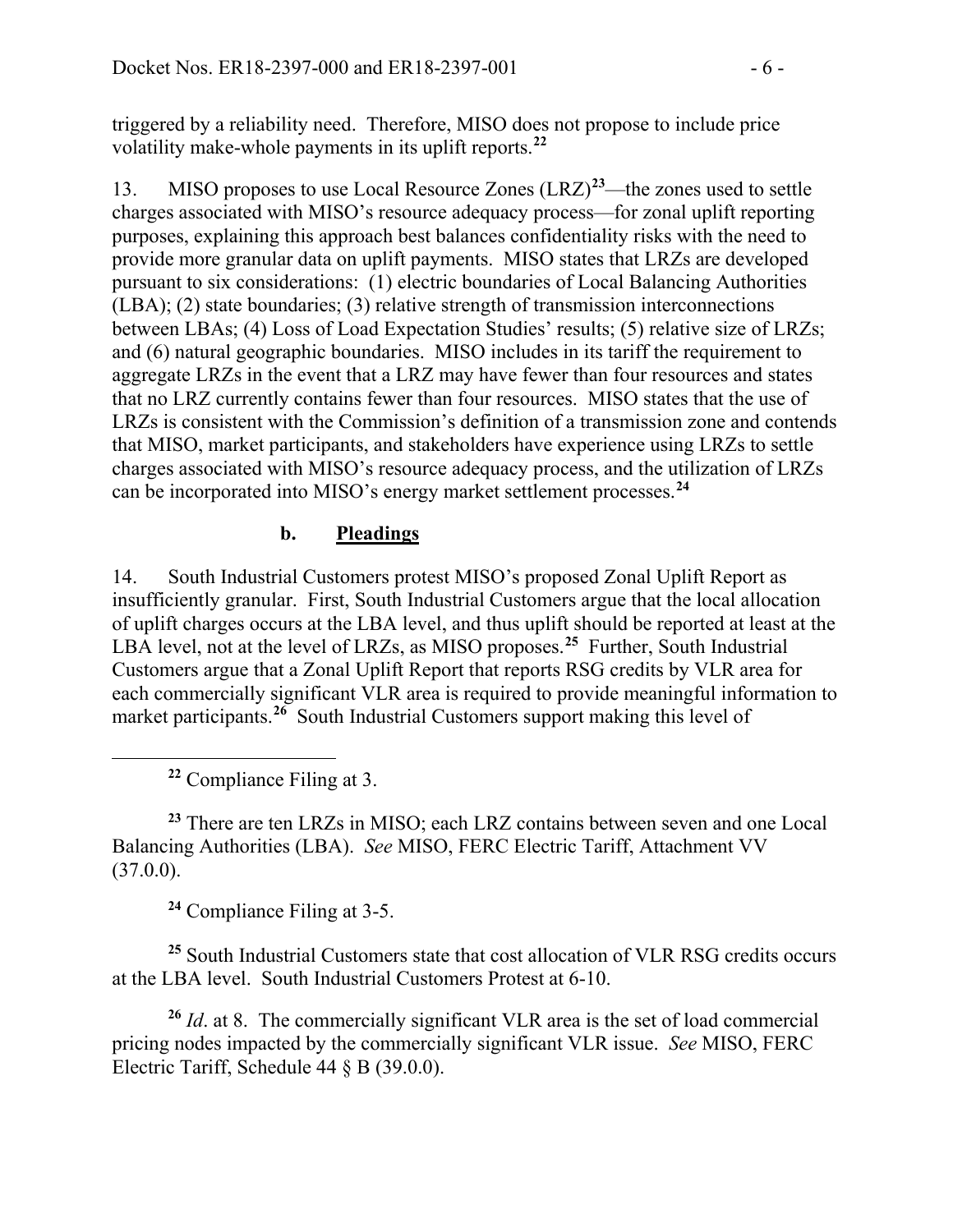granularity a requirement because RSG payments associated with VLR are significant in MISO South. South Industrial Customers also request that Regional Directional Transfer Limit-related RSG credits be reported as a separate uplift category.**[27](#page-6-0)**

15. In its answer to South Industrial Customers, MISO asserts that its use of LRZs is consistent with the Commission's definition of "transmission zone" according to Order No. 844. According to MISO, it presented stakeholders with options including LRZ and LBA, and no one, including South Industrial Customers, opposed LRZs. MISO reiterates that its experience settling charges associated with resource adequacy according to LRZs would allow it to easily assess energy market settlements at the LRZ level. MISO also reiterates that the use of LRZs reasonably balances the Commission's desire to improve geographic transparency with the need to protect commercially sensitive information. MISO also asserts that it has satisfied Order No. 844's aggregation requirements.**[28](#page-6-1)**

16. MISO disagrees with South Industrial Customers' suggestion that the Regional Directional Transfer Limit-related RSG Credits should also be included as a category in the Zonal Uplift Reports. According to MISO, the RSG credits related to the Regional Directional Transfer Limit are determined by resource commitment factors rather than cost allocation factors, and any uplift credits related to the Regional Directional Transfer Limit are already included in the Day-Ahead Capacity Category. MISO states that Regional Directional Transfer Limit-related uplift should not be classified as a separate uplift cost category, as it is not a "charge code."**[29](#page-6-2)**

17. Entergy Services argues that reporting by LBA may not provide more granularity as suggested by South Industrial Customers. Entergy Services asserts that, if LBAs are used, zonal definitions would likely change frequently contrary to the intent of Order No. 844.**[30](#page-6-3)** Entergy Services asserts that the Commission should reject the request for MISO to provide the same information in the Zonal Uplift Report on a LBA basis since MISO already publicly reports daily VLR payments by VLR constraint. While Entergy

**<sup>28</sup>** MISO Answer at 3-5.

**<sup>29</sup>** *Id.* at 6-7.

<span id="page-6-3"></span><span id="page-6-2"></span><span id="page-6-1"></span>**<sup>30</sup>** According to Entergy Services, resources often move in and out of LBAs based on contractual agreements to which MISO is not a party. Entergy Services Answer at 2- 5.

<span id="page-6-0"></span> $\overline{a}$ **<sup>27</sup>** *Id.* South Industrial Customers state that reporting Regional Directional Transfer Limit uplift as its own category is consistent with the MISO Independent Market Monitor's reporting (citing Potomac Economics, *IMM Quarterly Report: Summer 2018*, at 34-35 (Sept. 18, 2018)).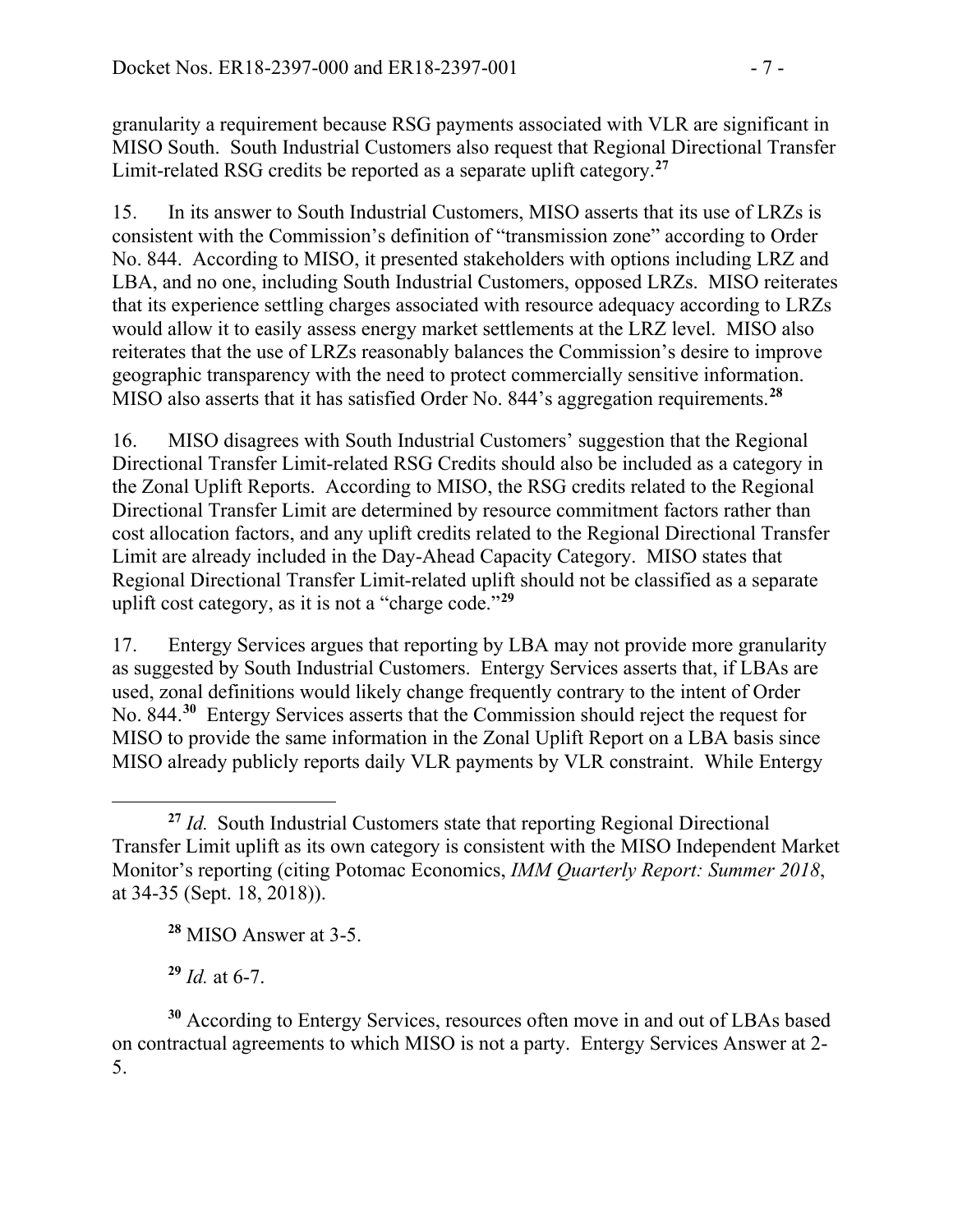Services agrees that there could be more visibility into the issues associated with MISO's uneven treatment of loop flows on neighboring systems, which includes loop flows associated with the Regional Directional Transfer Limit, Entergy Services argues that South Industrial Customers should have raised this issue during stakeholder review and that MISO's filing complies with Order No. 844.**[31](#page-7-0)**

18. In its answer, South Industrial Customers continues to request that the Commission direct MISO to report uplift at the LBA level. South Industrial Customers first argue that MISO misinterprets the geographic reporting requirement of Order No. 844, specifically when MISO stated that LRZs meet the definition of transmission zones because they are used to settle charges for resource adequacy purposes. According to South Industrial Customers, the relevant charges for purposes of compliance with Order No. 844 are charges that are included in uplift reports, which are collected at the LBA level. South Industrial Customers argue that resource adequacy charges are irrelevant and that there is no nexus between the allocation of charges for resource adequacy and the allocation of uplift costs.**[32](#page-7-1)**

19. Second, according to South Industrial Customers, Order No. 844 permits MISO to aggregate transmission zones when there are fewer than four generation resources. Therefore, South Industrial Customers argue that MISO's assertion that 11 LBAs have only one market participant does not support its proposal to report at the LRZ level. South Industrial Customers contend that in order to aggregate transmission zones, MISO must demonstrate that an LBA contains fewer than four generation resources (as opposed to market participants), and MISO has failed to do so.**[33](#page-7-2)**

20. Third, South Industrial Customers argue that MISO is incorrect that its proposal need to only be just and reasonable, not the most accurate alternative. Rather, because MISO's filing fails to comply with Order No. 844, South Industrial Customers state that the filing is not just and reasonable.**[34](#page-7-3)**

21. Finally, South Industrial Customers assert that MISO's proposal to fold Regional Direct Transfer RSG Credits into the Day-Ahead Capacity category fails to meet the

<span id="page-7-2"></span><span id="page-7-1"></span><span id="page-7-0"></span> $\overline{a}$ 

**<sup>32</sup>** South Industrial Customers Answer at 6-7.

**<sup>33</sup>** *Id*. at 7-8.

<span id="page-7-3"></span>**<sup>34</sup>** *Id*. at 8-9.

**<sup>31</sup>** *Id.* at 5-6.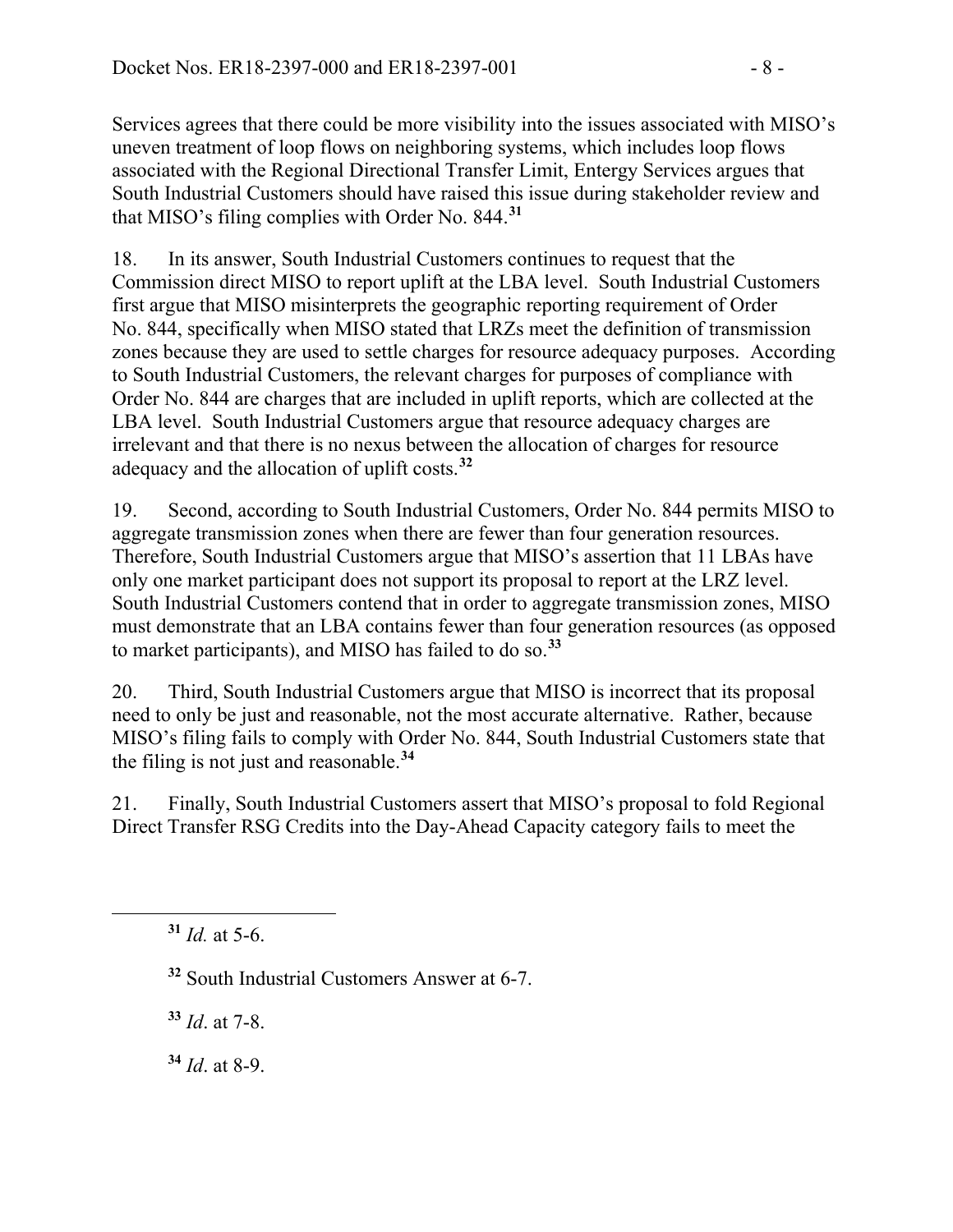transparency objectives of Order No. 844, and if this information is available to the Market Monitor, it should be provided in uplift reports as well.**[35](#page-8-0)**

22. South Industrial Customers also assert that Entergy Services' argument regarding the reporting of VLR payments should be rejected. South Industrial Customers state that without more granular reporting on VLR uplift down to the generating unit and LBA level, market participants will not have sufficiently detailed information to allow them to identify market efficiency improvements for the benefit of ratepayers by identifying and mitigating the causes of VLR uplift in MISO.**[36](#page-8-1)**

### **c. Deficiency Letter and Response**

23. Regarding uplift reporting, in the Deficiency Letter, Commission staff asked MISO to: (1) provide a list and explanation of which out-of-market payments MISO intends to include in the Zonal Uplift Report and Resource-Specific Uplift Report; and (2) explain why price volatility make-whole payments do not meet the description of "uplift" provided by the Commission in Order No. 844. Regarding transmission zones, Commission staff asked MISO: (1) questions related to MISO's proposal to use LRZs, rather than LBAs, as transmission zones; and (2) to explain whether MISO intends to report uplift paid to imports.**[37](#page-8-2)**

24. In response to the question about which uplift types will be reported, MISO states that it does not propose to report Net Regulation Adjustment Amounts,**[38](#page-8-3)** but will include uplift for cost recovery for actions during emergency conditions**[39](#page-8-4)** and uplift related to manual re-dispatch if it is reflected within one of the uplift charge types MISO proposes to report in the relevant reports.

25. As to price volatility make-whole payments, MISO contends that the Commission appeared to narrow the definition of uplift when it stated "[u]plift payments reflect the

**<sup>35</sup>** *Id*. at 9-10.

<span id="page-8-1"></span><span id="page-8-0"></span> $\overline{a}$ 

**<sup>36</sup>** *Id*. at 10-11.

**<sup>37</sup>** Deficiency Letter at 1-3.

<span id="page-8-3"></span><span id="page-8-2"></span>**<sup>38</sup>** Net Regulation Adjustment Amount represents charges or credits to a resource providing deployed regulation service such that the resource is indifferent to deploying energy above or below its dispatch target for energy to provide the regulation service. Both regulation-up and regulation-down deployments are considered under this charge type. *See* MISO, Market Settlements Calculation Guide, MS-OP-029-r29, § D.27.

<span id="page-8-4"></span>**<sup>39</sup>** *See* MISO, FERC Electric Tariff, Attachment AA (32.0.0).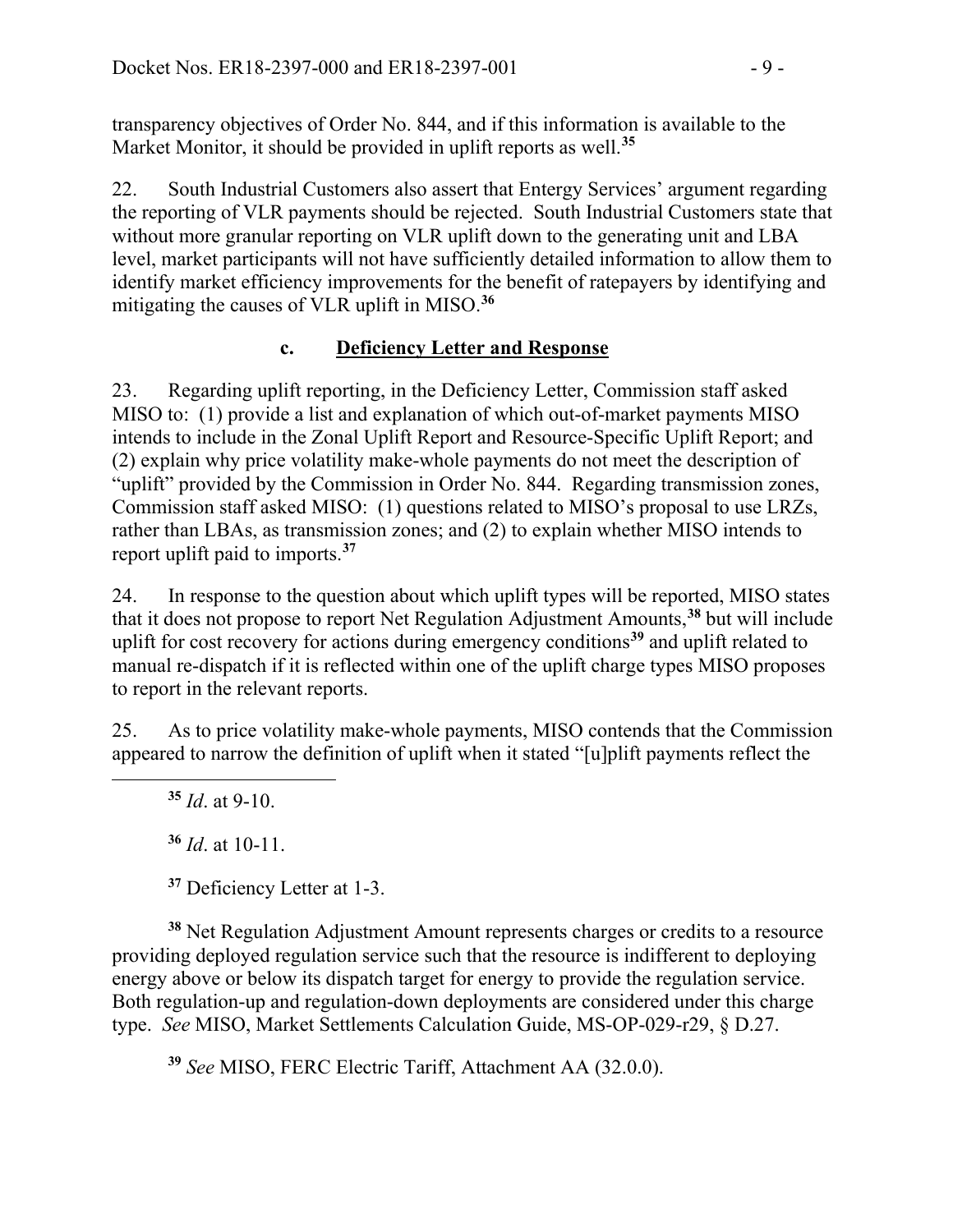portion of the cost of reliably serving load that is not included in market prices," and, as a result, the scope of Order No. 844 does not appear to include price volatility make-whole payments.**[40](#page-9-0)** Nonetheless, MISO states that if the Commission prefers that MISO include price volatility make-whole payments in the relevant reports, MISO will amend its tariff as directed.**[41](#page-9-1)**

26. As to transmission zones, MISO states that it considered using LBAs but decided such an approach would be too granular because, of the 37 LBAs within MISO, six LBAs have fewer than four resources and three LBAs have only four resources. MISO states that all of the LBAs that include fewer than four resources have only one Asset Owner. MISO contends that if it used LBAs instead of LRZs, combining an LBA that has only one Asset Owner with another LBA that has only one Asset Owner would unintentionally reveal make-whole payment data because an Asset Owner could subtract its data from the combined LBA value. Therefore, MISO argues that aggregating two regions that have less than four resources would not sufficiently protect commercially sensitive information. MISO also states that in circumstances where LBAs with one Asset Owner are not located in the same LRZ, but are geographically disparate, the intent of the Commission's order is diluted by aggregating those LBAs. MISO notes that should the Commission prefer that MISO use LBAs instead of LRZs, MISO will amend its tariff as directed, but notes that MISO stakeholders strongly supported the use of LRZs instead of  $LBAs<sup>42</sup>$  $LBAs<sup>42</sup>$  $LBAs<sup>42</sup>$ 

27. As to imports, MISO states that it intends to report uplift paid to External Asynchronous Resources for Import Schedules and explains that MISO intends to report those payments in the defined reports. MISO states that it does not pay uplift to any other import schedule type. MISO clarifies that reporting will be based on the Commercial Pricing Node where the resource is physically located.**[43](#page-9-3)**

### **d. Determination on Zonal Uplift Report**

28. We find that MISO's proposal to exclude price volatility make-whole payments from the Zonal Uplift Report is not in compliance with the requirements of Order No. 844. Price volatility make-whole payments are out of market payments made to resources to maintain their incentives to follow dispatch signals and operator instructions

<span id="page-9-2"></span><span id="page-9-1"></span><span id="page-9-0"></span> $\overline{a}$ 

- **<sup>42</sup>** *Id.* at 2-3.
- <span id="page-9-3"></span>**<sup>43</sup>** *Id.* at 3.

**<sup>40</sup>** Deficiency Response at 4 (citing Order No. 844, 163 FERC ¶ 61,041 at P 7).

**<sup>41</sup>** *Id.* at 4.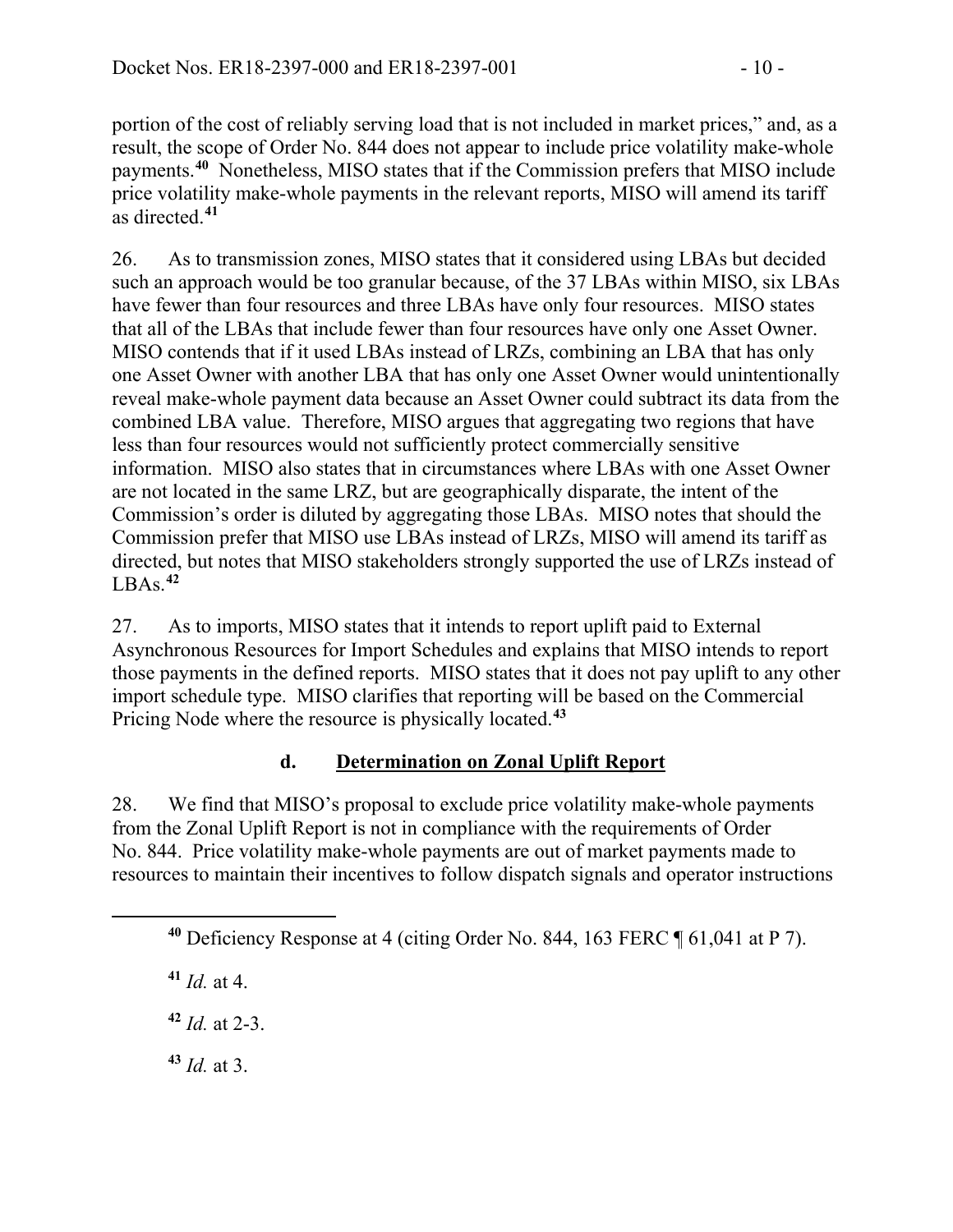when system needs change. We understand MISO's argument to be that price volatility make-whole payments are not classified as uplift in Order No. 844 because they are not triggered by a specific reliability need. However, we disagree that such a narrow definition of uplift was implied by the statement in Order No. 844 that "[u]plift payments reflect the portion of the cost of reliably serving load that is not included in market prices."**[44](#page-10-0)** Rather, we find that price volatility make-whole payments are consistent with what Order No. 844 established as uplift because they provide economic incentives to resources to operate in a manner consistent with system needs at costs that are "not included in market prices."**[45](#page-10-1)** Therefore, on compliance, we require MISO to revise its Tariff to include price volatility make-whole payments in the Zonal Uplift Report. Furthermore, in each relevant Tariff section, we require MISO to replace the word "uplift," which is not a defined term in the Tariff, with the name of the type of uplift (e.g., Day-Ahead Revenue Sufficiency Guarantee Credit) as defined in Module A of the Tariff that will be reported in the Zonal Uplift Report.

29. With regard to Regional Directional Transfer Limit-related RSG credits, we disagree with South Industrial Customers' request that these credits be reported as a separate uplift category, because this is an uplift payment that does not exist in MISO's Tariff as a specific charge category. Furthermore, we agree with MISO that any uplift credits paid to resources committed to meet the Regional Directional Transfer Limit are already included in the Day-Ahead Capacity category, which MISO plans to report.

30. We disagree with South Industrial Customers' arguments that uplift must be reported at the LBA level and its arguments related to reporting by commercially significant VLR area. In Order No. 844, the Commission defined transmission zone as a geographic area that is used for the local allocation of charges. LRZs meet this condition, as they are defined by geographic areas and are used for the local allocation of charges associated with MISO's resource adequacy process. Furthermore, in Order No. 844, the Commission provided RTOs/ISOs with a level of flexibility in determining how they defined transmission zones for reporting purposes, with the caveat that each RTO's/ISO's proposal provide an appropriate level of geographic granularity.**[46](#page-10-2)** We find that LRZs are able to provide an appropriate level of granularity based on their relative size compared to the entire MISO footprint, and the considerations that MISO took in developing the LRZ boundaries. While reporting at more granular levels, such as the LBA level or commercially significant VLR area, may also meet the definition of transmission zone in Order No. 844, the Commission did not require the RTOs/ISOs to report at the most

**<sup>45</sup>** *Id.*

<span id="page-10-2"></span><span id="page-10-1"></span><span id="page-10-0"></span> $\overline{a}$ 

**<sup>46</sup>** *Id.* P 59.

**<sup>44</sup>** Order No. 844, 163 FERC ¶ 61,041 at P 7.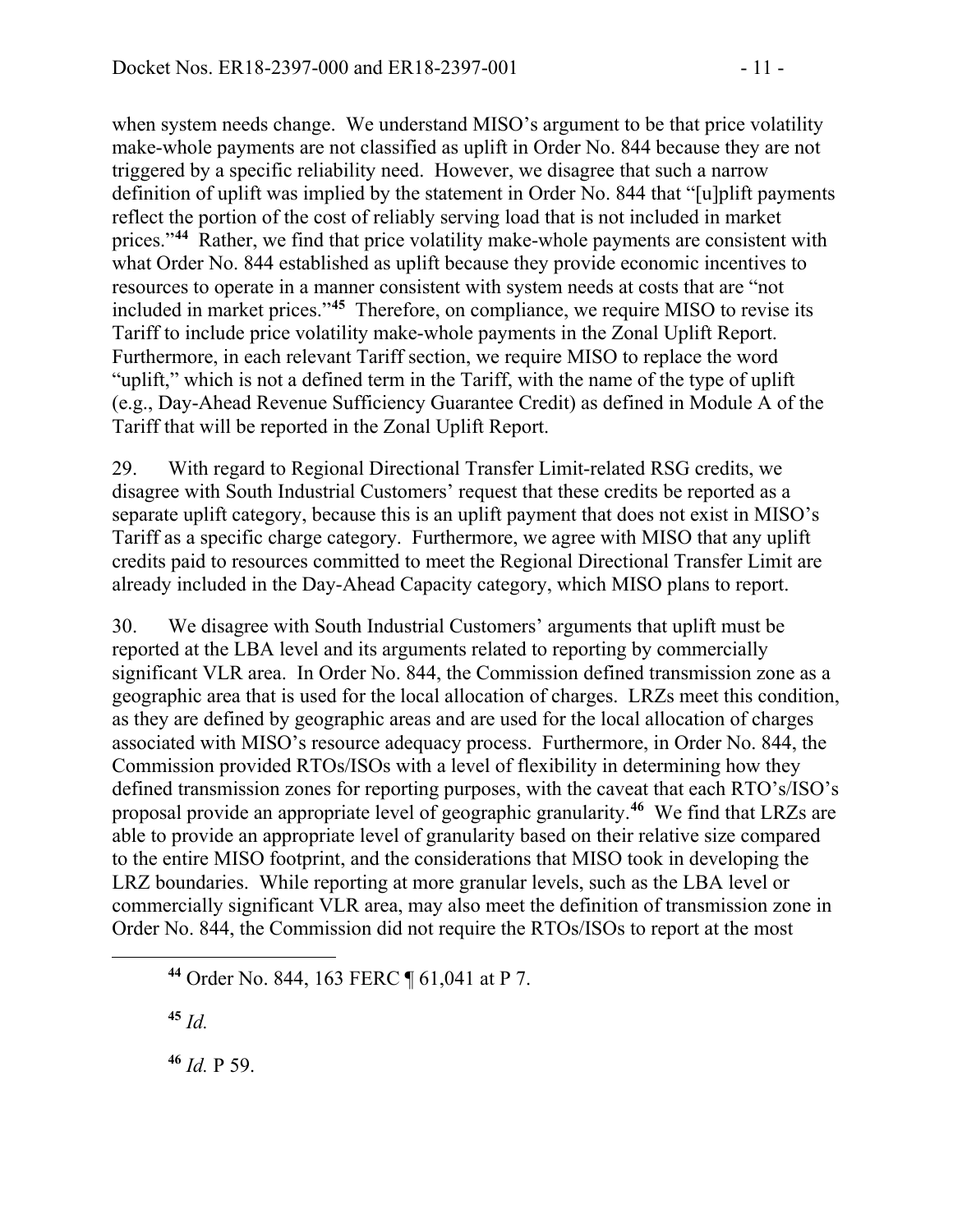granular level, but rather at an appropriate level of geographic granularity.**[47](#page-11-0)** Therefore, we accept MISO's proposal to report by LRZs for the Zonal Uplift Report, subject to condition as discussed below.

31. While we agree with MISO that using LRZs meets the definition of transmission zone in Order No. 844, we have concerns about how MISO's proposal will account for uplift paid to resources located external to MISO, i.e., imports. MISO states that it intends to report uplift paid to imports, which it interprets to only include External Asynchronous Resources for Import Schedules. MISO explains that reporting will be based on the Commercial Pricing Node where the resource is physically located. MISO does not state whether the Commercial Pricing Node where the External Asynchronous Resource is physically located is within MISO or outside of MISO, or how its uplift would be grouped into an LRZ for reporting purposes. In addition, certain Pseudo-tied External Resources**[48](#page-11-1)** can receive RSG and price volatility make-whole payments,**[49](#page-11-2)** and resources other than External Asynchronous Resources with dispatchable Import Schedules are ensured Day-Ahead RSG payments if those schedules receive revenues that are less than the energy offer costs. **[50](#page-11-3)** It is also unclear whether Pseudo-tied External Resources or resources with dispatchable Import Schedules have Commercial Pricing Nodes that are physically located within MISO, and how uplift payments to these imports may be grouped into LRZs.

32. Therefore, we direct MISO to explain on compliance whether the Commercial Pricing Nodes associated with imports are located within LRZs and how it intends to report uplift associated with an import if its Commercial Pricing Node does not exist

**<sup>47</sup>** *Id.* 

<span id="page-11-0"></span> $\overline{a}$ 

<span id="page-11-1"></span>**<sup>48</sup>** An External Resource can also be considered a Generation Resource in MISO if it is Pseudo-tied into the MISO Balancing Authority Area and: (i) is registered to participate in the Energy and Operating Reserve Markets; (ii) is capable of supplying Energy, Capacity, Operating Reserve, Up Ramp Capability and/or Down Ramp Capability; (iii) is capable of complying with the Transmission Provider's Setpoint Instructions; and (iv) has the appropriate metering equipment installed. *See* MISO, FERC Electric Tariff, Module A, § II.1.G (Definitions – G) (38.0.0).

<span id="page-11-3"></span><span id="page-11-2"></span>**<sup>49</sup>** External Resources that meet the requirements to be a Generation Resource and External Asynchronous Resources for Import Schedules are qualified to receive price volatility make-whole payments if they meet the required eligibility criteria.

**<sup>50</sup>** *See* MISO, FERC Electric Tariff, § 39.3.2B (45.0.0).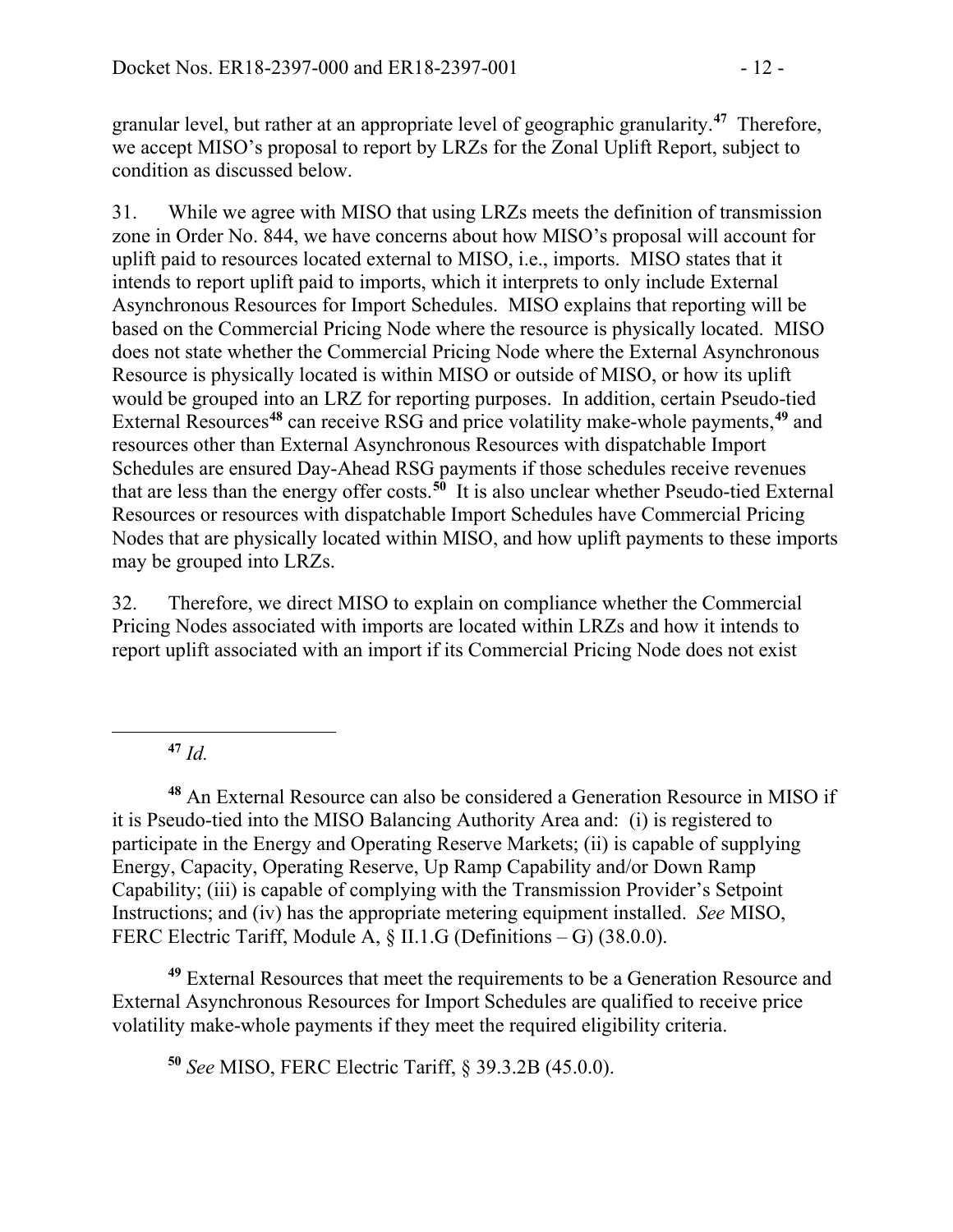within a LRZ. We require MISO to propose any necessary Tariff revisions to clarify how it intends to report uplift for imports from qualified resources.

#### **2. Resource-Specific Uplift Report**

33. In Order No. 844, the Commission required that each RTO/ISO post a monthly report containing the resource name and total amount of uplift paid in dollars, aggregated across the month, to each resource that received uplift payments, 90 calendar days following the end of the reporting month on a publicly-accessible portion of its website in a machine-readable format.**[51](#page-12-0)** The Commission stated that each RTO/ISO must indicate on compliance if it chooses to include uplift categories or other information in the Resource-Specific Uplift Report.**[52](#page-12-1)** Finally, the Commission stated that an RTO/ISO may propose on compliance more timely reporting than 90 days if it can demonstrate that doing so will not risk revealing resources' cost or offer information.**[53](#page-12-2)**

#### **a. Compliance Filing**

34. MISO proposes to publish a monthly Resource-Specific Uplift Report in a machine-readable format on the public MISO website within 90 calendar days following the end of the reporting month. MISO proposes to report the resource name and corresponding amount of uplift dollars from Day-Ahead and Real-Time RSG Credits, summed together for the month, credited to the resource.<sup>[54](#page-12-3)</sup> As with the Zonal Uplift Report, MISO does not propose to include price volatility make-whole payments in the Resource-Specific Uplift Report.

#### **b. Pleadings**

35. South Industrial Customers state that while Order No. 844 does not require reporting by category in the Resource-Specific Uplift Report, MISO should nevertheless do so. South Industrial Consumers argue that, due to the importance of VLR payments in MISO South in particular, aggregating all uplift payments by resource does not provide sufficient information about the specific resource locations to address VLR problems.**[55](#page-12-4)** South Industrial Customers claim that the 90-day delay in releasing resource-specific data

**<sup>51</sup>** Order No. 844, 163 FERC ¶ 61,041 at PP 32, 74, 79.

**<sup>52</sup>** *Id.* P 82.

<span id="page-12-2"></span><span id="page-12-1"></span><span id="page-12-0"></span> $\overline{a}$ 

**<sup>53</sup>** *Id.* PP 76-77.

<span id="page-12-3"></span>**<sup>54</sup>** Compliance Filing at 5.

<span id="page-12-4"></span>**<sup>55</sup>** South Industrial Customers Protest at 12.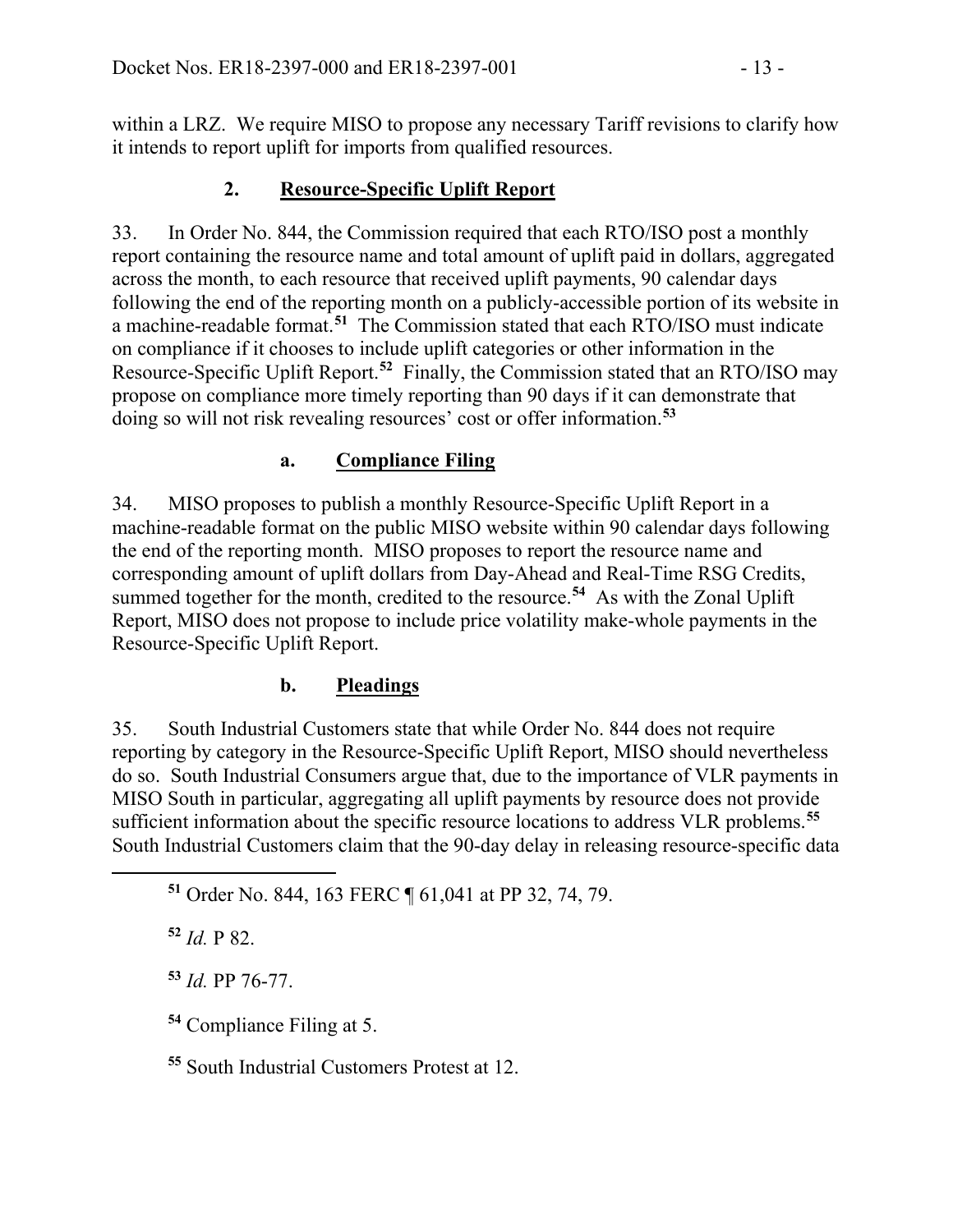by uplift category would make it less likely to be used to harm competition or individual market participants.**[56](#page-13-0)**

36. MISO asserts that it should not be required to report by categories for the Resource-Specific Uplift Report because it is not required under Order No. 844, and South Industrial Customers should have sought rehearing of Order No. 844 to raise such an argument.**[57](#page-13-1)** Entergy Services asserts that South Industrial Customers' request to require categories for the Resource-Specific Uplift Report is outside the scope or a collateral attack of Order No. 844.**[58](#page-13-2)**

### **c. Determination on Resource-Specific Uplift Report**

37. For the same reasons discussed in the Zonal Uplift Report section above, on compliance, we require MISO to include price volatility make-whole payments made to resources in the Resource-Specific Uplift Report. Furthermore, in each relevant Tariff section, we require MISO to replace the word "uplift," which is not a defined term in the Tariff, with the name of the type of uplift (e.g., Day-Ahead Revenue Sufficiency Guarantee Credit) as defined in Module A of the Tariff that will be reported in the Resource-Specific Uplift Report.

38. In addition, we agree with MISO that Order No. 844 did not require RTOs/ISOs to report by categories in the Resource-Specific Uplift Report, and therefore decline to require MISO to report by categories in this report.

### **3. Operator-Initiated Commitment Report**

39. In Order No. 844, the Commission required that each RTO/ISO post on a publiclyaccessible part of its website in machine-readable format all operator-initiated commitments, including the commitment size, transmission zone, commitment reason, and commitment start time, no later than 30 days after the end of the month.**[59](#page-13-3)**

40. The definition of an operator-initiated commitment is a commitment after the dayahead market, whether manual or automated, for a reason other than minimizing the total

**<sup>56</sup>** *Id.* at 13.

<span id="page-13-2"></span><span id="page-13-1"></span><span id="page-13-0"></span> $\overline{a}$ 

**<sup>58</sup>** Entergy Services Answer at 5-6.

<span id="page-13-3"></span>**<sup>59</sup>** Order No. 844, 163 FERC ¶ 61,041 at PP 33, 99, 102, 105.

**<sup>57</sup>** MISO Answer at 5-8.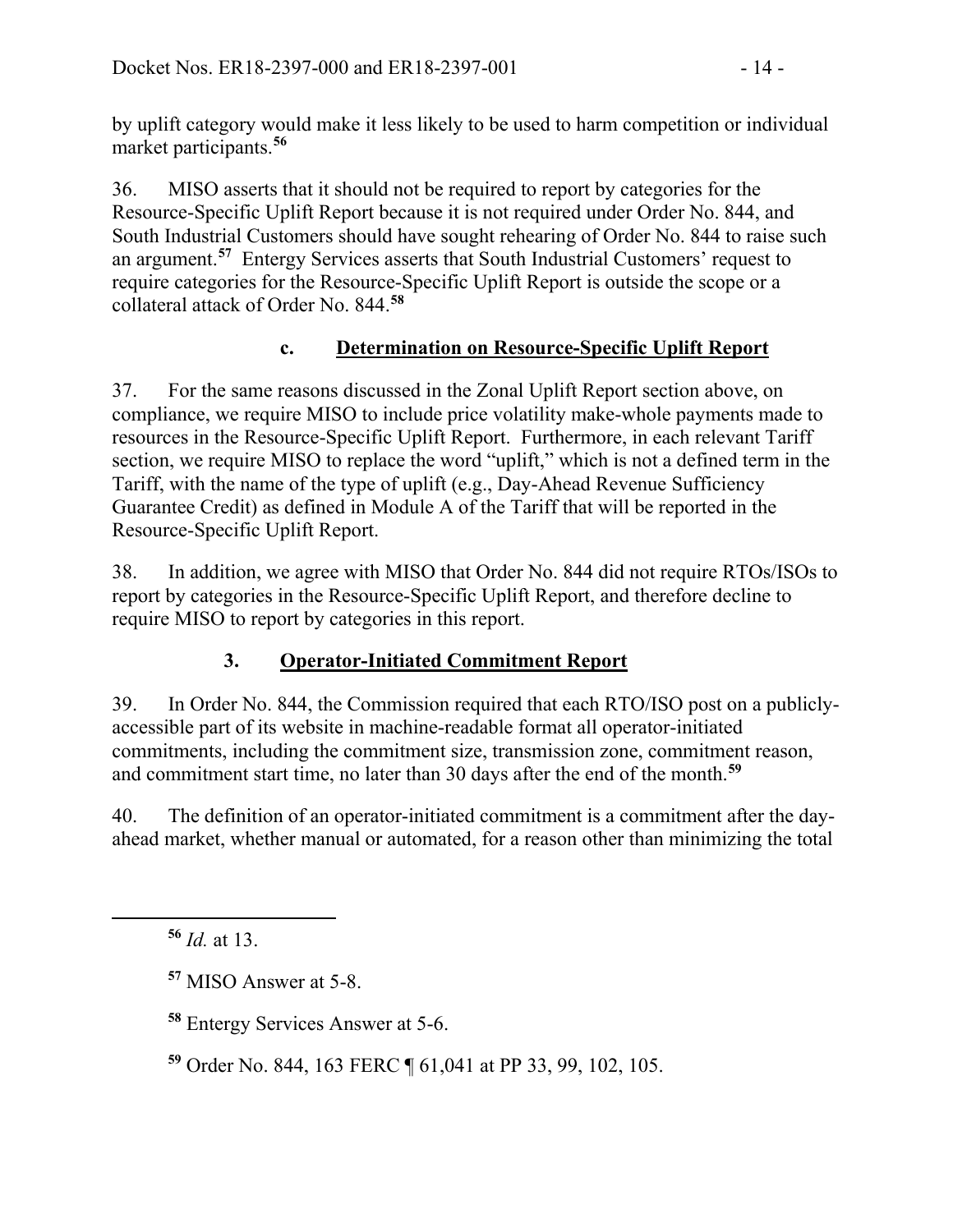production costs of serving load.**[60](#page-14-0)** The Commission required that, on compliance, each RTO/ISO indicate, for each commitment process (whether automated or manual) that it executes after the day-ahead market, whether the definition of operator-initiated commitments implicates some or all commitments from the process and justify any commitments that it does not plan to report.**[61](#page-14-1)**

41. The Commission stated that RTOs/ISOs should report commitment size using the upper economic operating limit (i.e., economic maximum) of the committed resource, but noted that, on compliance, RTOs/ISOs may propose an alternative metric and must demonstrate that it provides transparency into the size of the system need associated with the operator-initiated commitment that is consistent with or superior to that provided by the economic maximum of each committed resource.**[62](#page-14-2)** For the purposes of the Operator-Initiated Commitment Report, the Commission defined transmission zone as a geographic area that is used for the local allocation of charges.**[63](#page-14-3)** The Commission also stated that, on compliance, each RTO/ISO must include in its tariff the type of zone that it proposes to use in its Operator-Initiated Commitment Report, explain how the chosen type of zone meets the definition of transmission zone, and provide justification for any differences between the sets of zones used for the Zonal Uplift Report and the Operator-Initiated Commitment Report.**[64](#page-14-4)** The Commission also required that commitment reasons include, at a minimum, system-wide capacity, constraint management, and voltage support, but also allowed RTOs/ISOs to include additional or more detailed commitment reasons.**[65](#page-14-5)**

42. The Commission clarified that resource names or specific constraints are not required for the Operator-Initiated Commitment Report, but that each RTO/ISO may report more information about operator-initiated commitments or other operator actions.**[66](#page-14-6)** The Commission also clarified that, on compliance, each RTO/ISO may

 *Id.* P 100. *Id.* P 101. *Id.* P 103. *Id.* P 104. **<sup>64</sup>** *Id. Id.* P 105. *Id.* PP 106, 108.

<span id="page-14-6"></span><span id="page-14-5"></span><span id="page-14-4"></span><span id="page-14-3"></span><span id="page-14-2"></span><span id="page-14-1"></span><span id="page-14-0"></span> $\overline{a}$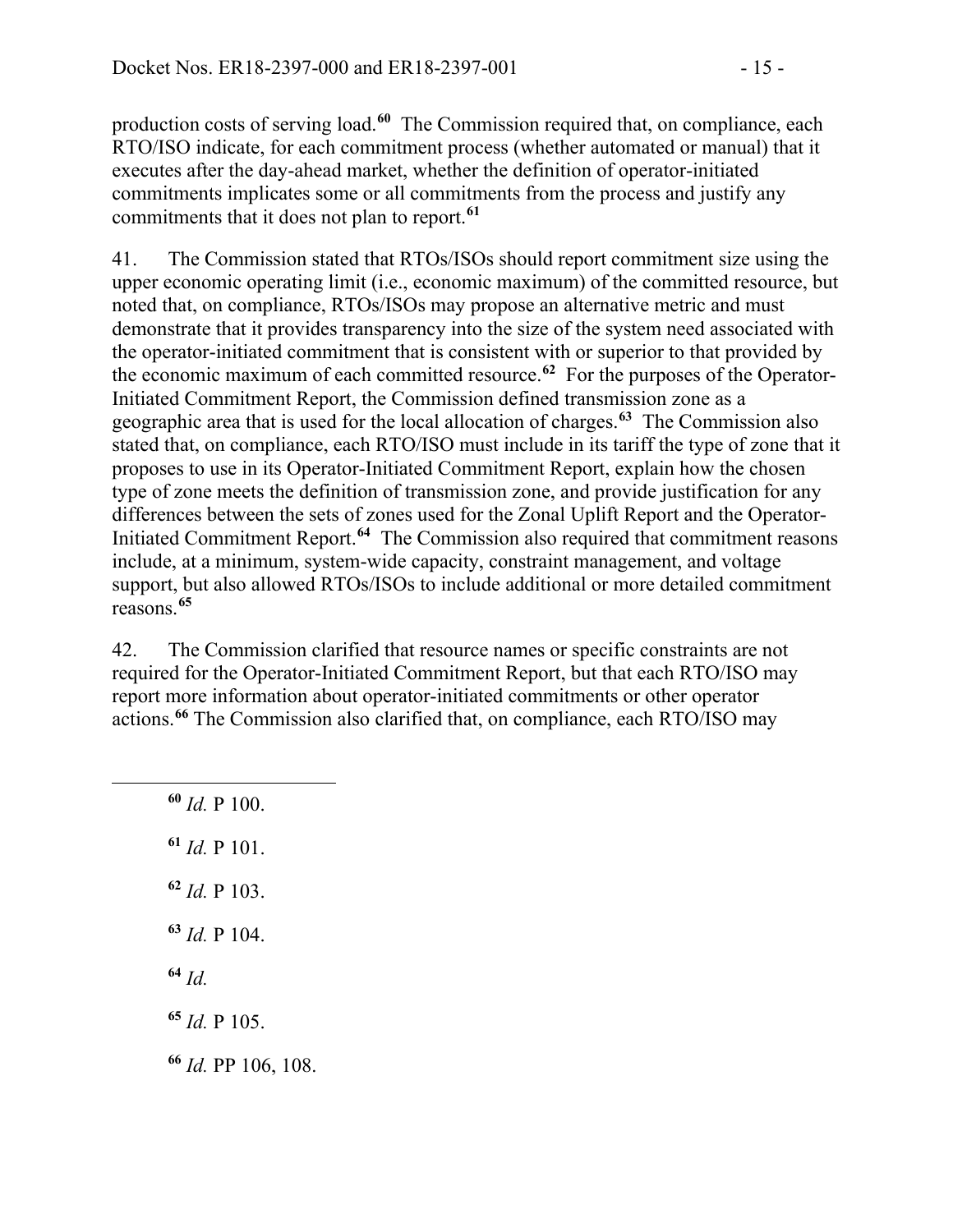propose modifications to the report to avoid disclosing information that could be used to harm system security.**[67](#page-15-0)**

#### **a. Compliance Filing**

43. MISO proposes to publish a monthly Operator-Initiated Commitment Report in machine-readable format within 30 days of the end of the month. The report will specify the LRZ of the resource, the start time of the commitment, and the size of the commitment as the resource's upper economic operating limit in megawatts. MISO states that it will report three types of commitments: (1) Forward Reliability Assessment Commitments; (2) Intra-Day Reliability Assessment Commitments; and (3) Look Ahead Commitments.**[68](#page-15-1)** According to MISO, these commitments can occur after the Day-Ahead Market, but prior to the operating day, as well as during the Real-Time Market. The report will categorize each commitment by the following commitment reasons: system wide capacity, constraint management, and voltage support.<sup>[69](#page-15-2)</sup>

#### **b. Deficiency Letter and Response**

44. In the Deficiency Letter, Commission staff asked MISO: (1) whether MISO intends to report commitment start time for the Operator-Initiated Commitments Report; and (2) to provide a list and explanation of the types of commitments that are made after the day-ahead market that MISO intends to not include in its Operator-Initiated Commitment Report. **[70](#page-15-3)**

45. In its Deficiency Response, MISO states that it intends to report commitment start time in the Operator-Initiated Commitments Report and is adding an additional reference to the proposed language in Section 38.1.2 indicating that the Operator Initiated Commitment Report shall include the commitment start time. MISO also states that it

**<sup>67</sup>** *Id.* P 107.

<span id="page-15-0"></span> $\overline{a}$ 

<span id="page-15-1"></span>**<sup>68</sup>** The Reliability Assessment Commitment process commits resources to meet capacity needs in a manner that minimizes costs based on start-up offers, no-load offers, and energy offer curves up to the economic minimum limit. MISO, FERC Electric Tariff, Module C, § 40.1.4.b (37.0.0). The Look Ahead Commitment process commits and decommits resources with the objective of minimizing start-up, no-load, energy costs, and operating reserve costs. MISO, FERC Electric Tariff, Module C, § 40.1.A.3.b (35.0.0).

<span id="page-15-2"></span>**<sup>69</sup>** Compliance Filing at 5-6.

<span id="page-15-3"></span>**<sup>70</sup>** Deficiency Letter at 3-4.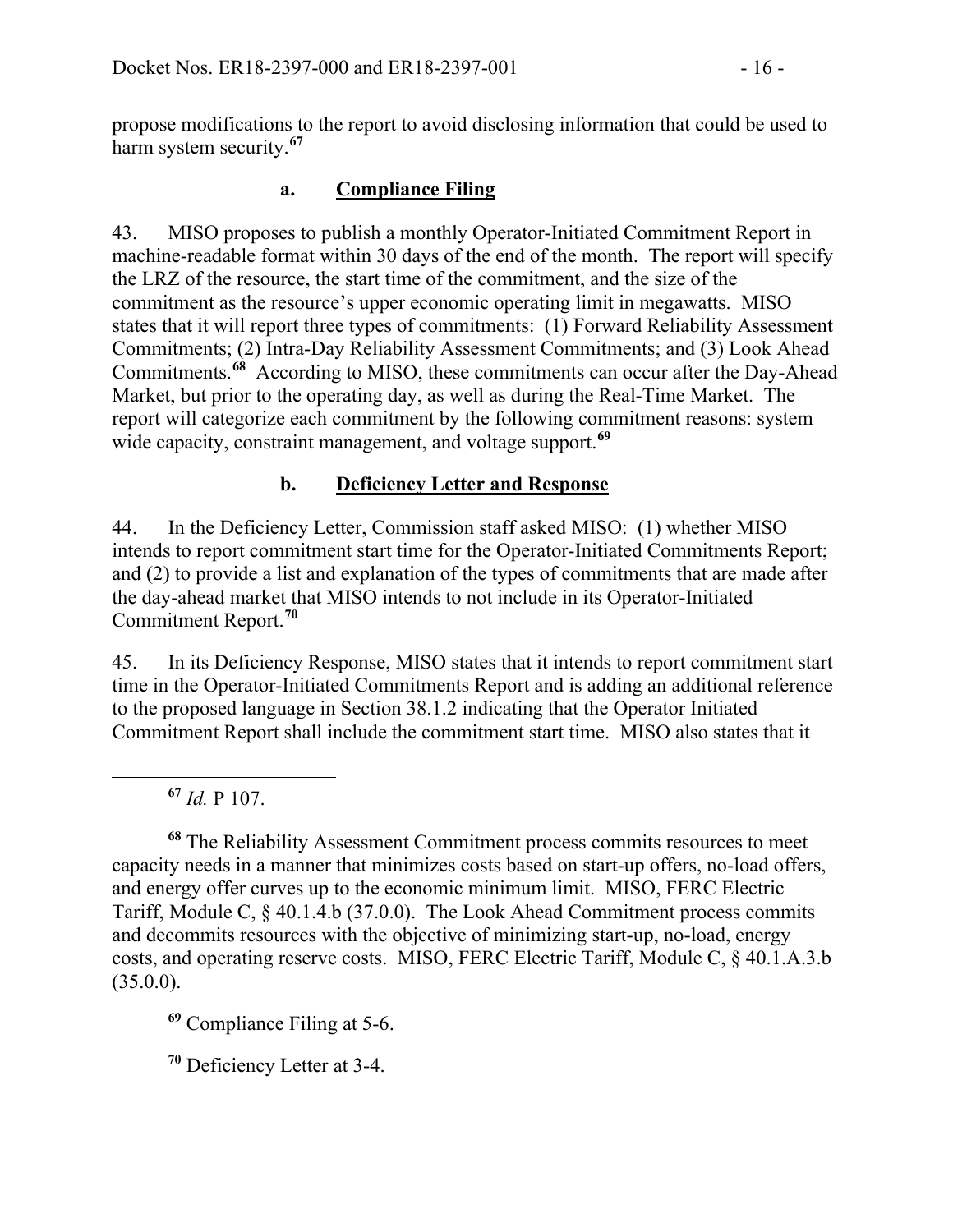will not report manual re-dispatch events because manual re-dispatch affects units that are already online and directs a unit to move up, down, or to zero (off) in order to control or relieve a transmission issue. MISO states that any unit that is offline, but is started in real-time for constraint or voltage support, is considered a new commitment, which will be included in the Operator-Initiated Commitment Report.**[71](#page-16-0)**

#### **c. Determination on Operator-Initiated Commitment Report**

46. We accept MISO's proposed Operator-Initiated Commitment Report. In Order No. 844, the Commission defined an operator-initiated commitment as a commitment after the day-ahead market, whether manual or automated, for a reason other than minimizing the total production costs of serving load.**[72](#page-16-1)** The definition of an operatorinitiated commitment in Order No. 844 does not specify that it must be a resource that is offline and then started by the operator. Therefore, we require MISO to include all commitment types (e.g., an offline unit that is started in real-time or manual extensions of online units) that are made through the Forward Reliability Assessment Commitments, Intra-Day Reliability Assessment Commitments, and Look-Ahead Commitments in its Operator-Initiated Commitment Report.

### **4. Transmission Constraint Penalty Factors**

47. In Order No. 844, the Commission required that each RTO/ISO include in its tariff on an on-going basis: (1) the transmission constraint penalty factor values used in its market software;<sup>[73](#page-16-2)</sup> (2) the circumstances, if any, under which the transmission constraint penalty factors can set LMPs;**[74](#page-16-3)** and (3) the procedures, if any, for temporarily changing transmission constraint penalty factor values. Any procedures for temporarily changing

**<sup>71</sup>** Deficiency Response at 5.

<span id="page-16-0"></span>

**<sup>72</sup>** Order No. 844, 163 FERC ¶ 61,041 at P 100.

<span id="page-16-2"></span><span id="page-16-1"></span>**<sup>73</sup>** If the RTO/ISO includes different transmission constraint penalty factors for different purposes (e.g., unit commitment and economic dispatch, day-ahead versus realtime), the Commission required that all sets of transmission constraint penalty factors be included in the tariff. *See* Order No. 844, 163 FERC ¶ 61,041 at n.250.

<span id="page-16-3"></span>**<sup>74</sup>** RTOs/ISOs should provide explanations in their tariffs if they have different processes for allowing transmission constraint penalty factors to set LMPs in different circumstances, as well as any specific restrictions or conditions under which transmission constraint penalty factors are allowed to set LMPs. *See id.* at n.251.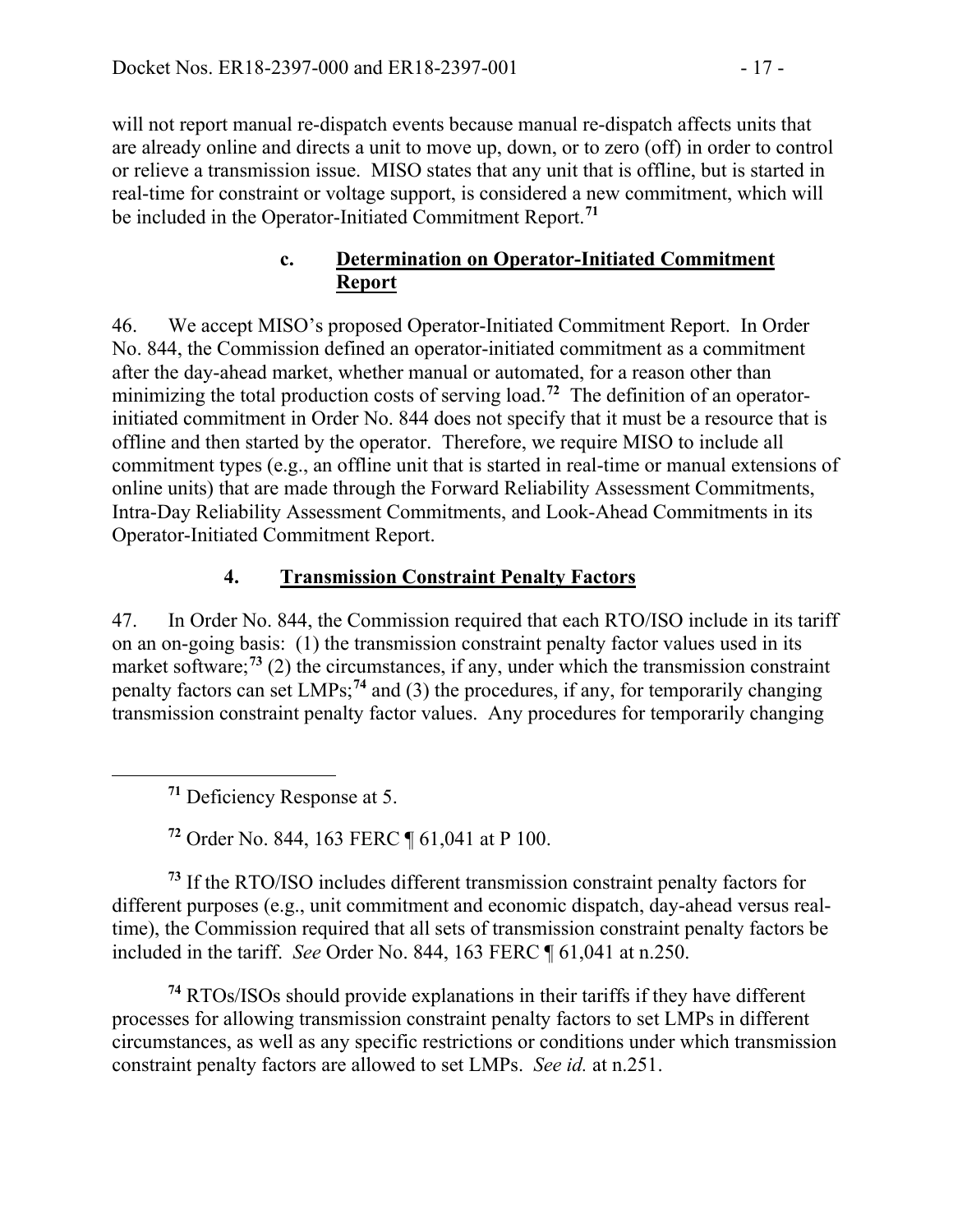transmission constraint penalty factor values must provide for notice of the change to market participants as soon as practicable.**[75](#page-17-0)**

48. The Commission clarified that RTOs/ISOs are not required to have procedures to temporarily change their transmission constraint penalty factor values, but rather, if an RTO/ISO currently can temporarily override transmission constraint penalty factor values, the circumstances under which the factors may be changed and any procedures for doing so must be included in the RTO/ISO tariff.**[76](#page-17-1)** The Commission stated that RTOs/ISOs may propose any changes they deem appropriate to their current transmission constraint penalty factor practices in a separate filing pursuant to section 205 of the FPA.

### **a. Compliance Filing**

49. MISO states that its Schedule 28A already includes a detailed description of MISO's transmission constraint penalty factor (TCPF) processes that meet the standards that the Commission set in Order No. 844. As a result, MISO does not propose any tariff revisions related to this requirement.**[77](#page-17-2)**

#### **b. Determination on Transmission Constraint Penalty Factor Revisions**

50. While MISO's currently effective Tariff is in compliance with the majority of Order No. 844's TCPF requirements, MISO's Tariff does not explicitly state a timeframe in which it will provide notice of a temporary change in TCPF values to market participants. Therefore, on compliance, we require MISO to propose tariff revisions that include "as soon as practicable" or other similar language in the applicable section of the MISO tariff to describe the notice to market participants for temporarily changing transmission constraint penalty factor values. MISO may also propose to use the same timeframe applied in MISO's Real-Time Binding Constraints and Real-Time Binding Constraints Overrides Report Readers' Guide, which states that MISO's override report is available within 2-3 business days of the original binding constraint report.**[78](#page-17-3)**

**<sup>75</sup>** *Id.* P 121.

<span id="page-17-0"></span> $\overline{a}$ 

**<sup>76</sup>** *Id.* P 122.

<span id="page-17-2"></span><span id="page-17-1"></span>**<sup>77</sup>** Compliance Filing at 6-7 (citing MISO, FERC Electric Tariff, Schedule 28A  $(30.0.0)$ ).

<span id="page-17-3"></span>**<sup>78</sup>** The binding constraint report is available 08:00 Eastern Standard Time of the day following the close of the Real-Time Market. *See* MISO, Real-Time Binding Constraints and Real-Time Binding Constraints Overrides Report Readers' Guide, § 4.2.